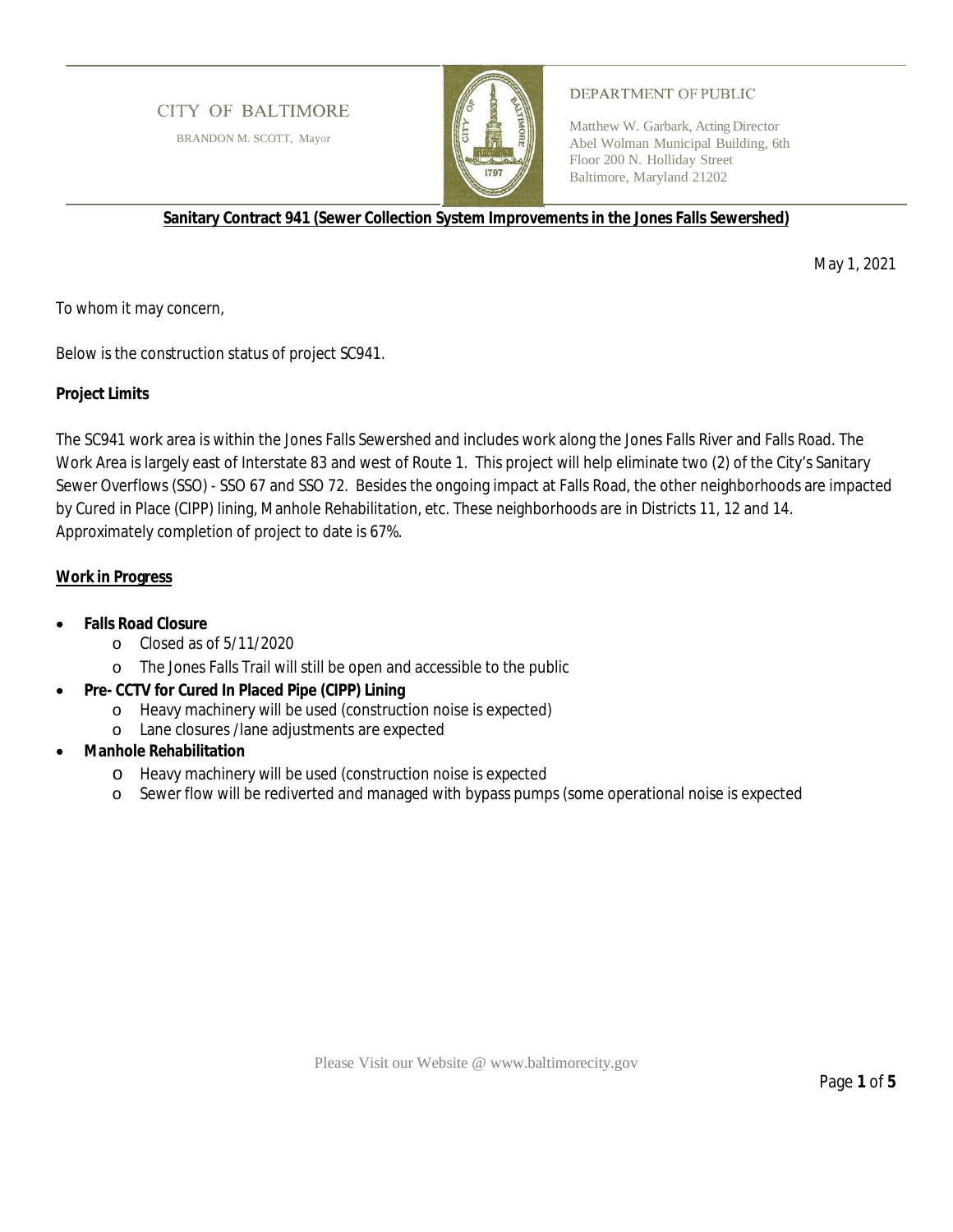- o Lane closures /lane adjustments is expected
- o Completed/Ongoing Locations:
	- § 04/01/2021: 2331 Guilford Falls; 2453 25th Street Alley; 264 W 21st St; 412 East 26th St
	- § 04/05/2021: 2514 Morton St; 11 W 25th St; 2453 Barclay St
	- § 04/06/2021: 3 Ware St; 1601 Guilford St; 321 25th St
	- 04/07/2021: 6216 W Strathmore Ave; 6200 Biltmore Ave
	- § 04/08/2021: 2629 North Lovegrove St; 1205 Maryland Ave; Alley Behind Barclay-25th St
	- § 04/09/2021: 2700 Morton St; 2432 Hunter St; 702 Boone St; 1361 Maryland Ave
	- § 04/12/2021: 33 North Ave; 1901 North Ave; 2500 Guilford St; 301 E 28th St
	- § 04/13/2021: 2432 25th St; 310 22nd-23rd (Alley); 2541 St. Paul St
	- § 04/14/2021: 2624 Lovegrove St; Falls Rd Manhole; 2800 Lovegrove St; 2514 Morton St
	- § 04/15/2021: Guilford-Barclay; 1205 John St.
	- § 04/16/2021: 2323 Guilford; 2331 Guilford; 6200 Biltmore Ave
	- § 04/19/2021: Guilford-Barclay; 2468 Brentwood Ave; 6321 Wirt Ave
	- § 04/20/2021: 6200 Biltmore Ave; 301 E 28th St; 2501 N Charles St
	- § 04/21/2021: 6500 Park Heights Ave; 456 Ilchester Alley; 3712 Fords Ln.
	- **04/22/2021: 340 Camp St.; 1722 N Charles St.; 311 E 21st**  $\frac{1}{2}$  **St.; 6303 Park Heights Ave.**
	- § 04/23/2021: Guilford- 26th Street; 1204 John St; 33 North Ave
- Siphon Tunnel and Confluence Structures, Grinder pumps at BSM and MICA, Pedestrian Trail Relocation
	- o Adjacent to 2101 Falls Rd
	- o Grinder Pump Installations at Baltimore Streetcar Museum (BSM) are complete. Work at Maryland Institute College of Art (MICA) is ongoing.
	- o Falls Rd Bypass demobilization is complete.
	- o Jones Falls Pedestrian Trail is no longer detoured, and the original route has been restored. Temporary traffic barriers/guard rails installed.

### **Upcoming Work**

- · **Falls Road Closure**
	- o Closed as of 5/11/20
	- o Pedestrian Trail is open. All are requested to exercise with caution
	- · **Pre- CCTV for Cured In Placed Pipe (CIPP) Lining**
		- o Heavy machinery will be used (construction noise is expected)
		- o Lane closures /lane adjustments are expected
		- o Upcoming Locations: TBD
- · **CIPP Lining, Sewer Rehabilitation**
	- o Heavy machinery will be used (construction noise is expected)
	- o Lane closures /lane adjustments are expected
	- o During curing process odor may be emitted
	- o Upcoming Locations: TBD
- · **Manhole Rehabilitation**
	- o Heavy machinery will be used (construction noise is expected)
	- o Sewer flow will be diverted and managed with bypass pumps (some operational noise is expected)
	- o Lane closures /lane adjustments is expected
	- o Upcoming Locations: TBD
- · **Siphon Tunnel Shoring and Bypass Trail Relocation**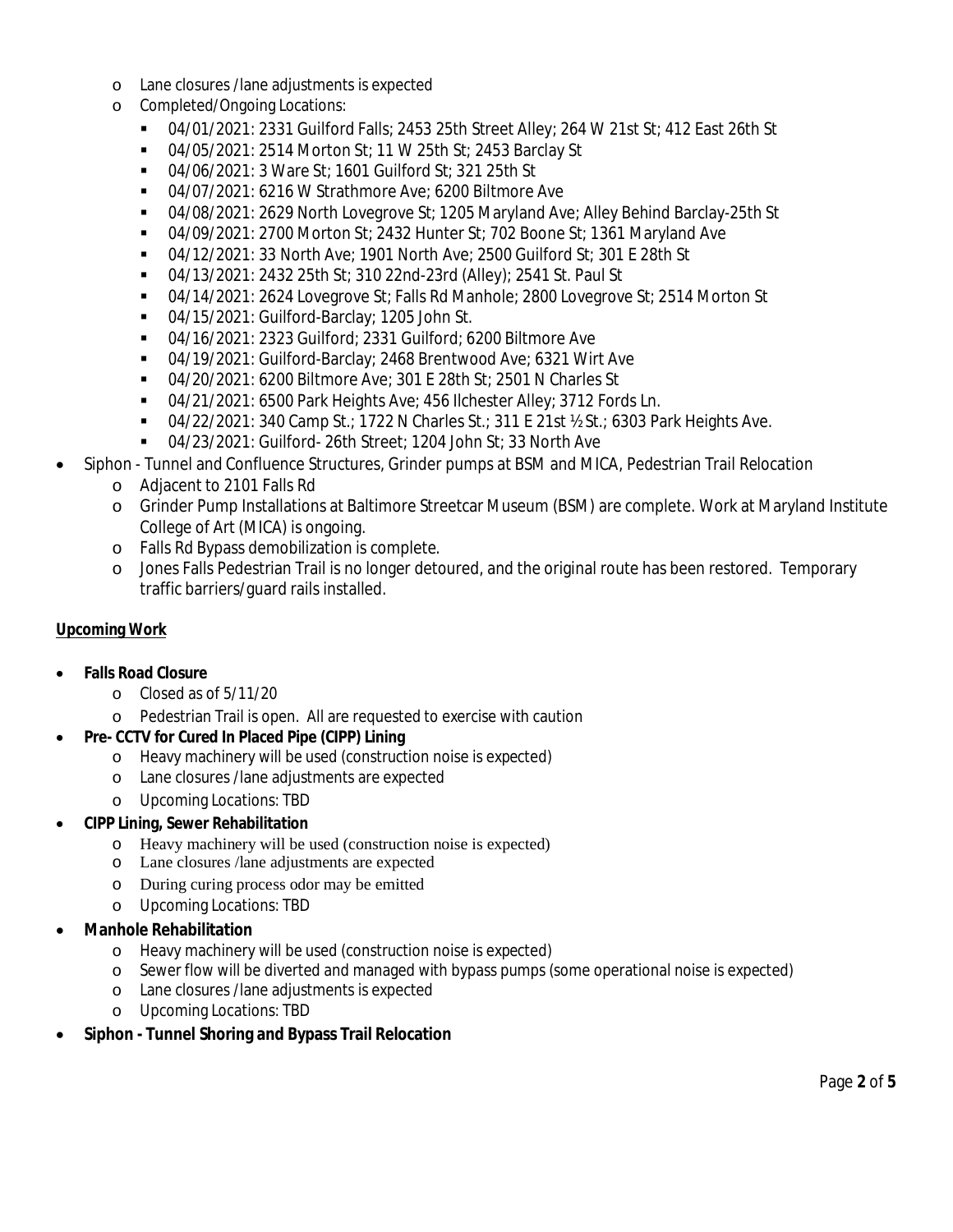- o Activity Complete
- o Trail route restored to original pattern.
- · **Test Pit Excavation for Pressure Sewer Along Broadway**
	- o Heavy machinery will be used (construction noise is expected)
	- o Lane closures /lane adjustments is expected
	- · **Pressure Sewer Installation Along Ellsworth St**
		- o Heavy machinery will be used (construction noise is expected)
		- o Lane closures /lane adjustments is expected
- · **Broadway Bypass Pumping**
	- o Heavy machinery will be used (construction noise is expected)
	- o Lane closures /lane adjustments is expected
	- o Tree Removal along portion of bypass route
	- o Bypass piping anticipated to run at grade along N Broadway center median and below grade at Intersections from E. Oliver St to E. Chase St. Some detours are expected. There could be some impact to parking along Broadway (NB).



- · **Pipe Replacement Midheights Rd**
	- o Heavy machinery will be used (construction noise is expected)
	- o Temporary Lane closures /lane adjustments is expected Approximately 2 weeks
	- o Impacts to the 3700 Block of Midheights Rd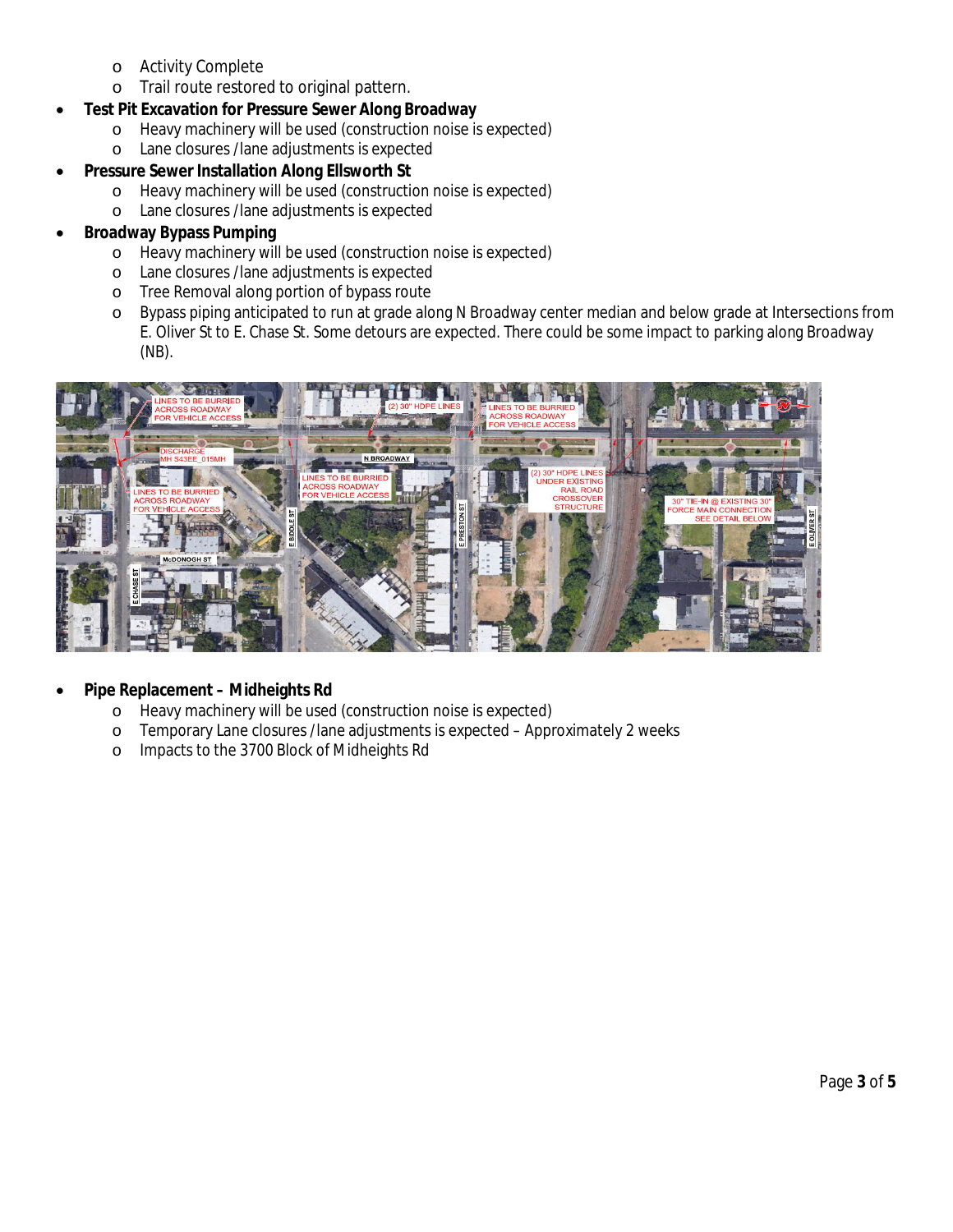Below are some pictures to highlight work accomplished to-date.





**Manhole Rehab (Park Heights) Road Closure Preparation (Midheights Rd)** 





Pavement Restoration (Falls Rd) **Bypass Pumping Preparation (N Broadway)**